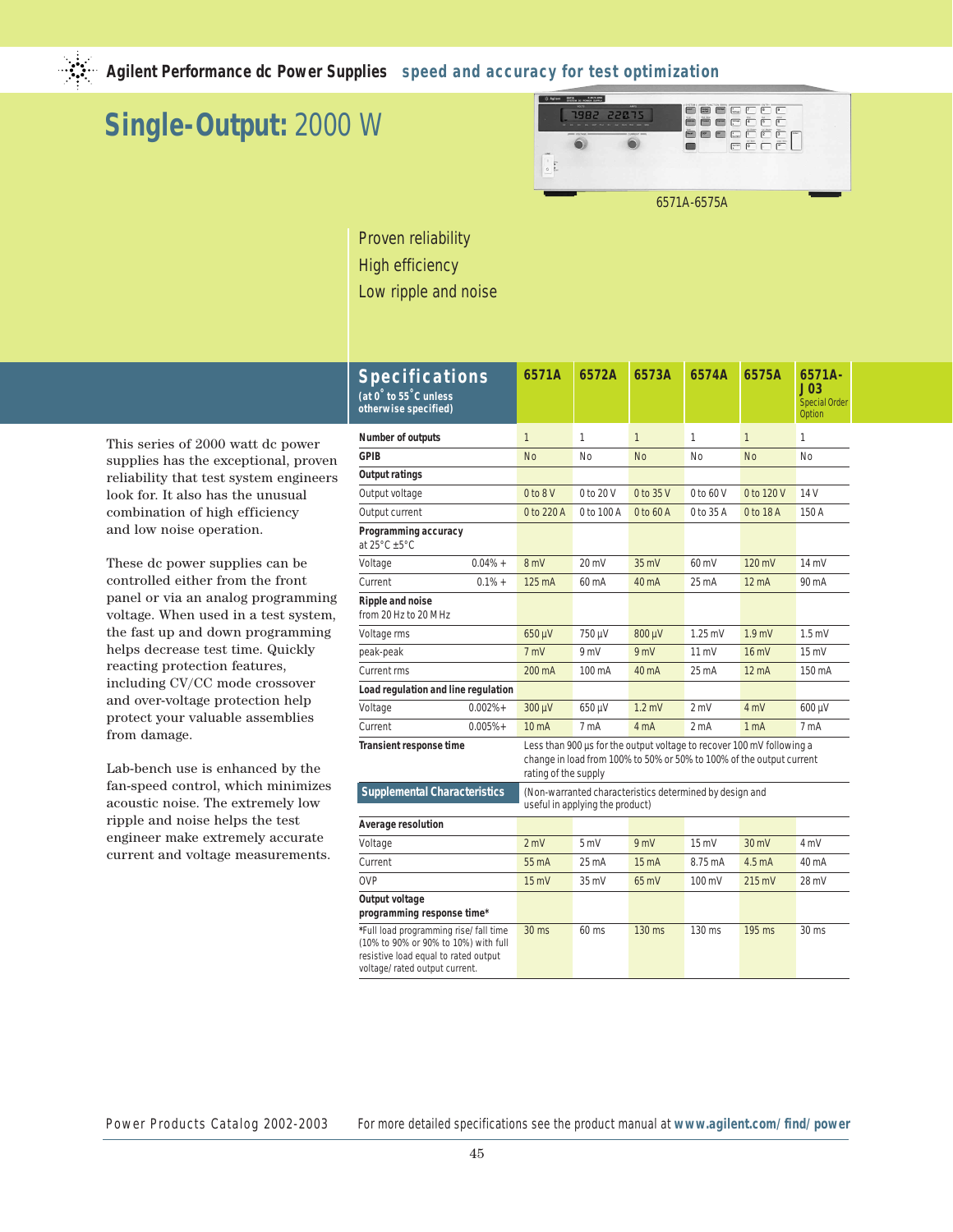### **Single-Output:** 2000 W (Continued)

| <b>Specifications</b><br>(at 0° to 55°C unless<br>otherwise specified)                                                                                 | 6571A-<br>J04<br><b>Special Order</b><br>Option                                                                                                                                     | 6571A-<br>J17<br><b>Special Order</b><br>Option | 6573A-<br><b>J03</b><br><b>Special Order</b><br>Option | 6573A-<br>.J08<br><b>Special Order</b><br>Option | 6574A-<br><b>J03</b><br><b>Special Order</b><br><b>Option</b> | 6574A-<br>J07.<br><b>Special Order</b><br>Option |  |
|--------------------------------------------------------------------------------------------------------------------------------------------------------|-------------------------------------------------------------------------------------------------------------------------------------------------------------------------------------|-------------------------------------------------|--------------------------------------------------------|--------------------------------------------------|---------------------------------------------------------------|--------------------------------------------------|--|
| Number of outputs                                                                                                                                      | $\mathbf{1}$                                                                                                                                                                        | 1                                               | $\mathbf{1}$                                           | 1                                                | $\mathbf{1}$                                                  | 1                                                |  |
| <b>GPIB</b>                                                                                                                                            | <b>No</b>                                                                                                                                                                           | <b>No</b>                                       | <b>No</b>                                              | No                                               | <b>No</b>                                                     | No                                               |  |
| <b>Output ratings</b>                                                                                                                                  |                                                                                                                                                                                     |                                                 |                                                        |                                                  |                                                               |                                                  |  |
| Output voltage                                                                                                                                         | 10V                                                                                                                                                                                 | 15 V                                            | 37.5V                                                  | 40 V                                             | 56 V                                                          | 50 V                                             |  |
| Output current                                                                                                                                         | 200 A                                                                                                                                                                               | 120 A                                           | 45 A                                                   | 50 A                                             | 38 A                                                          | 42 A                                             |  |
| Programming accuracy<br>at $25^{\circ}$ C $\pm 5^{\circ}$ C                                                                                            |                                                                                                                                                                                     |                                                 |                                                        |                                                  |                                                               |                                                  |  |
| $0.04\% +$<br>Voltage                                                                                                                                  | $10 \text{ mV}$                                                                                                                                                                     | $15 \text{ mV}$                                 | 37.5 mV                                                | 40 mV                                            | 60 mV                                                         | 60 mV                                            |  |
| $0.1% +$<br>Current                                                                                                                                    | 125 mA                                                                                                                                                                              | 90 mA                                           | 40 mA                                                  | 35 mA                                            | 28 mA                                                         | 30 mA                                            |  |
| Ripple and noise<br>from 20 Hz to 20 MHz                                                                                                               |                                                                                                                                                                                     |                                                 |                                                        |                                                  |                                                               |                                                  |  |
| Voltage rms                                                                                                                                            | 750 µV                                                                                                                                                                              | $1.5$ mV                                        | 800 µV                                                 | 1 <sub>m</sub>                                   | $1.25$ mV                                                     | $1.25$ mV                                        |  |
| peak-peak                                                                                                                                              | 9mV                                                                                                                                                                                 | $15 \text{ mV}$                                 | 9mV                                                    | 10.5 mV                                          | $11 \text{ mV}$                                               | 11 mV                                            |  |
| Current rms                                                                                                                                            | 200 mA                                                                                                                                                                              | 150 mA                                          | 40 mA                                                  | 40 mA                                            | 28 mA                                                         | 25 mA                                            |  |
| Load regulation and line regulation                                                                                                                    |                                                                                                                                                                                     |                                                 |                                                        |                                                  |                                                               |                                                  |  |
| $0.002% +$<br>Voltage                                                                                                                                  | 300 uV                                                                                                                                                                              | 650 uV                                          | $1.2$ mV                                               | $1.4$ mV                                         | 2 mV                                                          | 2 mV                                             |  |
| Current<br>$0.005% +$                                                                                                                                  | 10 <sub>m</sub> A                                                                                                                                                                   | 7 mA                                            | 4 mA                                                   | 4 mA                                             | 2 <sub>m</sub> A                                              | 2 mA                                             |  |
| Transient response time                                                                                                                                | Less than 900 us for the output voltage to recover 100 mV following a<br>change in load from response time 100% to 50% or 50% to 100% of the<br>output current rating of the supply |                                                 |                                                        |                                                  |                                                               |                                                  |  |
| <b>Supplemental Characteristics</b>                                                                                                                    | (Non-warranted characteristics determined by design and<br>useful in applying the product)                                                                                          |                                                 |                                                        |                                                  |                                                               |                                                  |  |
| Average resolution                                                                                                                                     |                                                                                                                                                                                     |                                                 |                                                        |                                                  |                                                               |                                                  |  |
| Voltage                                                                                                                                                | $2.5 \text{ mV}$                                                                                                                                                                    | 4 mV                                            | $10 \text{ mV}$                                        | $10.5 \text{ mV}$                                | $14 \text{ mV}$                                               | $12 \text{ mV}$                                  |  |
| Current                                                                                                                                                | 55 mA                                                                                                                                                                               | 35 mA                                           | 15 <sub>m</sub> A                                      | 12.5 mA                                          | 9.5 <sub>m</sub> A                                            | 11 <sub>m</sub> A                                |  |
| <b>OVP</b>                                                                                                                                             | $20 \, \text{mV}$                                                                                                                                                                   | 30 mV                                           | 65 mV                                                  | 75 mV                                            | 100 mV                                                        | 85 mV                                            |  |
| Output voltage<br>programming response time*                                                                                                           |                                                                                                                                                                                     |                                                 |                                                        |                                                  |                                                               |                                                  |  |
| *Full load programming rise/fall time<br>(10% to 90% or 90% to 10%) with full<br>resistive load equal to rated output<br>voltage/rated output current. | $35$ ms                                                                                                                                                                             | 35 <sub>ms</sub>                                | 130 ms                                                 | 130 ms                                           | 130 ms                                                        | 130 ms                                           |  |

#### **Supplemental Characteristics for all model numbers**

**dc Floating Voltage:** Output terminals can be floated up to ±240 Vdc from chassis ground

**Output Common-Mode Noise Current:** (to signal ground binding post) 500 µA rms, 4 mA peak-to-peak

**Remote Sensing:** Up to half the rated output voltage can be dropped in each load lead. The drop in the load leads subtracts from the voltage available for the load.

**Modulation:** (Analog programming of output voltage and current) **Input Signal:** 0 to –4 V for voltage, 0 to 7 V for current

**Input Impedance:** 30 k Ohm or greater

**Input Power:** 3,800 VA, 2,600 W at full load; 170 W at no load

**Regulatory Compliance:** Listed to UL1244; certified to CSA556B; conforms to IEC 61010-1.

**Size:** 425.5 mm W x 132.6 mm H x 640 mm D (16.75 in x 5.22 in x 25.2 in) See page 102 for more details

**Weight:** Net, 28.2 kg (62 lb); shipping, 31.8 kg (70 lb)

**Warranty Period**: One year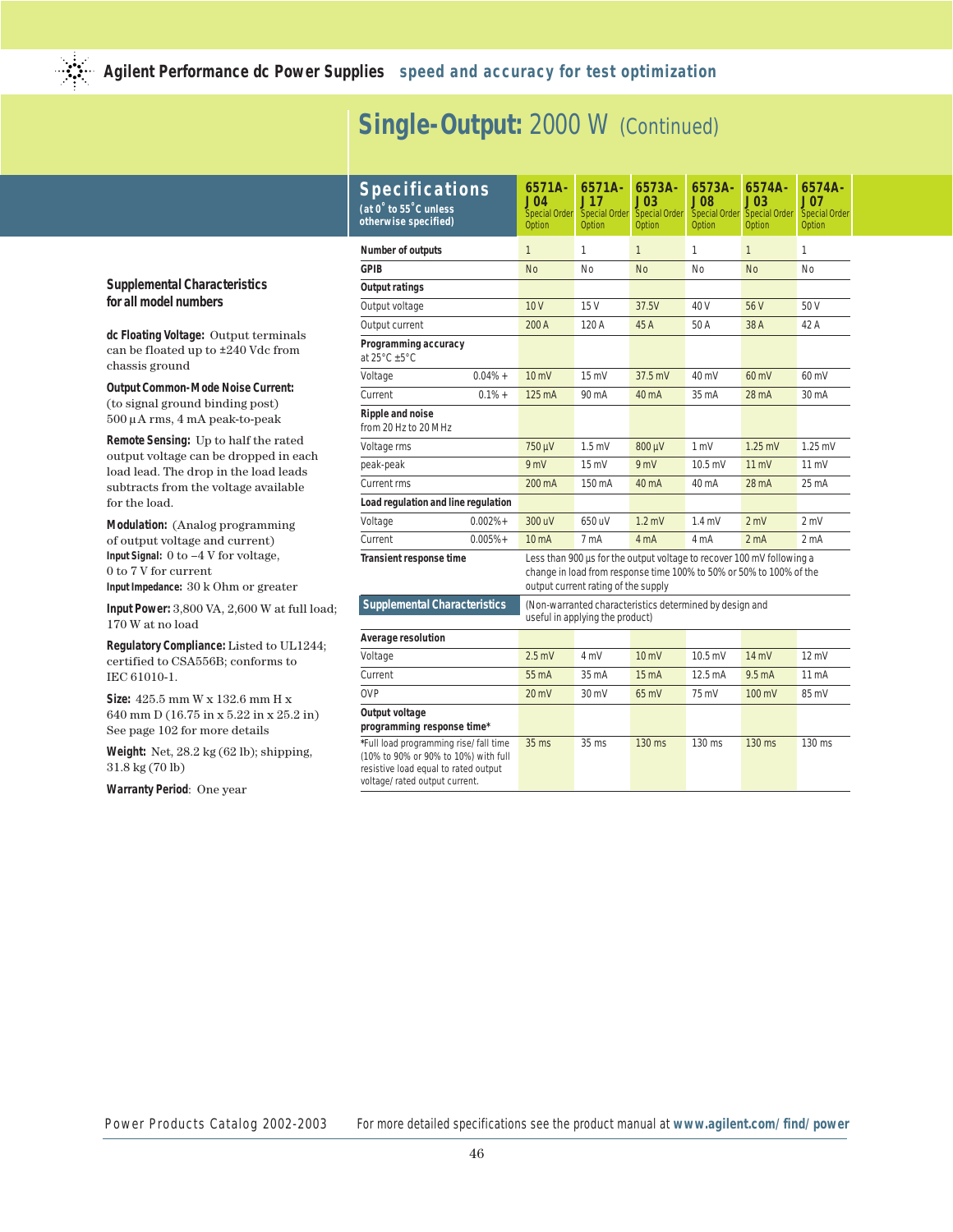# Single-Output: 2000 W (Continued)

|                                                                                                                                                                                                                                                                                                                                                                                                                                                | <b>Specifications</b><br>(at 0° to 55°C unless<br>otherwise specified)                                                                                |            | 6575A-<br>J04<br><b>Special Order</b><br>Option                                                                                                                                     | 6575A-<br><b>J06</b><br><b>Special Order</b><br>Option | 6575A-<br>J07<br><b>Special Order</b><br>Option | 6575A-<br><b>J08</b><br><b>Special Order</b><br>Option | 6575A-<br><b>J09</b><br><b>Special Order</b><br><b>Option</b> | 6575A-<br>J11<br><b>Special Order</b><br>Option |
|------------------------------------------------------------------------------------------------------------------------------------------------------------------------------------------------------------------------------------------------------------------------------------------------------------------------------------------------------------------------------------------------------------------------------------------------|-------------------------------------------------------------------------------------------------------------------------------------------------------|------------|-------------------------------------------------------------------------------------------------------------------------------------------------------------------------------------|--------------------------------------------------------|-------------------------------------------------|--------------------------------------------------------|---------------------------------------------------------------|-------------------------------------------------|
|                                                                                                                                                                                                                                                                                                                                                                                                                                                | Number of outputs                                                                                                                                     |            | $\mathbf{1}$                                                                                                                                                                        | 1                                                      | $\mathbf{1}$                                    | $\mathbf{1}$                                           | 1                                                             | 1                                               |
| <b>Ordering Information</b>                                                                                                                                                                                                                                                                                                                                                                                                                    | <b>GPIB</b>                                                                                                                                           |            | <b>No</b>                                                                                                                                                                           | No                                                     | <b>No</b>                                       | No                                                     | <b>No</b>                                                     | No                                              |
|                                                                                                                                                                                                                                                                                                                                                                                                                                                | <b>Output ratings</b>                                                                                                                                 |            |                                                                                                                                                                                     |                                                        |                                                 |                                                        |                                                               |                                                 |
| Opt 200 174 to 220 Vac, 47 to 63 Hz<br>(Japan only)<br>Opt 230 191 to 250 Vac, 47 to 63 Hz<br>* Opt 908 Rack-mount Kit $(p/n 5062-3977)$<br>* Opt 909 Rack-mount Kit w/ Handles<br>$(p/n 5063-9221)$<br>Opt 0L2 Extra Standard<br><b>Documentation Package</b><br>Opt 0B3 Service Manual<br>Opt 0B0 No documentation package<br>A line cord option must be specified.<br>See pages 93-98 for ordering information.<br>* Support rails required | Output voltage                                                                                                                                        |            | 160V                                                                                                                                                                                | 135 V                                                  | 200 V                                           | 100V                                                   | 110V                                                          | 150V                                            |
|                                                                                                                                                                                                                                                                                                                                                                                                                                                | Output current                                                                                                                                        |            | 13A                                                                                                                                                                                 | 16A                                                    | 11A                                             | 22 A                                                   | 20A                                                           | 15 A                                            |
|                                                                                                                                                                                                                                                                                                                                                                                                                                                | Programming accuracy<br>at $25^{\circ}$ C $\pm 5^{\circ}$ C                                                                                           |            |                                                                                                                                                                                     |                                                        |                                                 |                                                        |                                                               |                                                 |
|                                                                                                                                                                                                                                                                                                                                                                                                                                                | Voltage                                                                                                                                               | $0.04\% +$ | 160 mV                                                                                                                                                                              | 125 mV                                                 | 200 mV                                          | 120 mV                                                 | 120 mV                                                        | 150 mV                                          |
|                                                                                                                                                                                                                                                                                                                                                                                                                                                | Current                                                                                                                                               | $0.1% +$   | 10 mA                                                                                                                                                                               | $12 \text{ mA}$                                        | 8 mA                                            | $15 \text{ mA}$                                        | 13.5 mA                                                       | $11 \text{ mA}$                                 |
|                                                                                                                                                                                                                                                                                                                                                                                                                                                | Ripple and noise<br>from 20 Hz to 20 MHz                                                                                                              |            |                                                                                                                                                                                     |                                                        |                                                 |                                                        |                                                               |                                                 |
|                                                                                                                                                                                                                                                                                                                                                                                                                                                | Voltage rms                                                                                                                                           |            | $2.8$ mV                                                                                                                                                                            | 2 mV                                                   | $3.5$ mV                                        | 1.9 <sub>mV</sub>                                      | 1.9 <sub>mV</sub>                                             | $2.5 \text{ mV}$                                |
|                                                                                                                                                                                                                                                                                                                                                                                                                                                | peak-peak                                                                                                                                             |            | $20 \text{ mV}$                                                                                                                                                                     | 18 mV                                                  | $25 \text{ mV}$                                 | $16 \text{ mV}$                                        | 16 mV                                                         | 18 mV                                           |
|                                                                                                                                                                                                                                                                                                                                                                                                                                                | <b>Current rms</b>                                                                                                                                    |            | 18 mA                                                                                                                                                                               | 12 mA                                                  | 15 <sub>m</sub> A                               | 15 mA                                                  | 13.5 mA                                                       | $12 \text{ mA}$                                 |
|                                                                                                                                                                                                                                                                                                                                                                                                                                                | Load regulation and line regulation                                                                                                                   |            |                                                                                                                                                                                     |                                                        |                                                 |                                                        |                                                               |                                                 |
|                                                                                                                                                                                                                                                                                                                                                                                                                                                | Voltage                                                                                                                                               | $0.002%+$  | 6mV                                                                                                                                                                                 | 4 mV                                                   | 7 mV                                            | 4 mV                                                   | 4 mV                                                          | 6 mV                                            |
| <b>Accessories</b>                                                                                                                                                                                                                                                                                                                                                                                                                             | Current                                                                                                                                               | $0.005% +$ | 1 <sub>m</sub> A                                                                                                                                                                    | 4 mV                                                   | 1 <sub>m</sub> A                                | 4 mV                                                   | 4 mV                                                          | 1 <sub>m</sub> A                                |
| p/n 1494-0059 Accessory Slide Kit<br><b>E3663AC</b> Support rails for Agilent<br>rack cabinets                                                                                                                                                                                                                                                                                                                                                 | Transient response time                                                                                                                               |            | Less than 900 us for the output voltage to recover 100 mV following a<br>change in load from response time 100% to 50% or 50% to 100% of the<br>output current rating of the supply |                                                        |                                                 |                                                        |                                                               |                                                 |
|                                                                                                                                                                                                                                                                                                                                                                                                                                                | <b>Supplemental Characteristics</b>                                                                                                                   |            | (Non-warranted characteristics determined by design and<br>useful in applying the product)                                                                                          |                                                        |                                                 |                                                        |                                                               |                                                 |
|                                                                                                                                                                                                                                                                                                                                                                                                                                                | Average resolution                                                                                                                                    |            |                                                                                                                                                                                     |                                                        |                                                 |                                                        |                                                               |                                                 |
|                                                                                                                                                                                                                                                                                                                                                                                                                                                | Voltage                                                                                                                                               |            | 40 mV                                                                                                                                                                               | 34 mV                                                  | 50 mV                                           | $30 \text{ mV}$                                        | $30 \text{ mV}$                                               | 37.5 mV                                         |
|                                                                                                                                                                                                                                                                                                                                                                                                                                                | Current                                                                                                                                               |            | $3.25 \text{ mA}$                                                                                                                                                                   | 4 mA                                                   | $2.75 \text{ mA}$                               | 4.5 <sub>m</sub> A                                     | 4.5 <sub>m</sub> A                                            | 3.75 mA                                         |
|                                                                                                                                                                                                                                                                                                                                                                                                                                                | <b>OVP</b>                                                                                                                                            |            | 300 mV                                                                                                                                                                              | 242 mV                                                 | 360 mV                                          | 215 mV                                                 | $215 \text{ mV}$                                              | 270 mV                                          |
|                                                                                                                                                                                                                                                                                                                                                                                                                                                | Output voltage<br>programming response time*                                                                                                          |            |                                                                                                                                                                                     |                                                        |                                                 |                                                        |                                                               |                                                 |
|                                                                                                                                                                                                                                                                                                                                                                                                                                                | *Full load programming rise/fall time<br>(10% to 90% or 90%to 10%) with full<br>resistive load equal to rated output<br>voltage/rated output current. |            | 280 ms                                                                                                                                                                              | 250 ms                                                 | 350 ms                                          | 195 ms                                                 | 195 ms                                                        | 250 ms                                          |